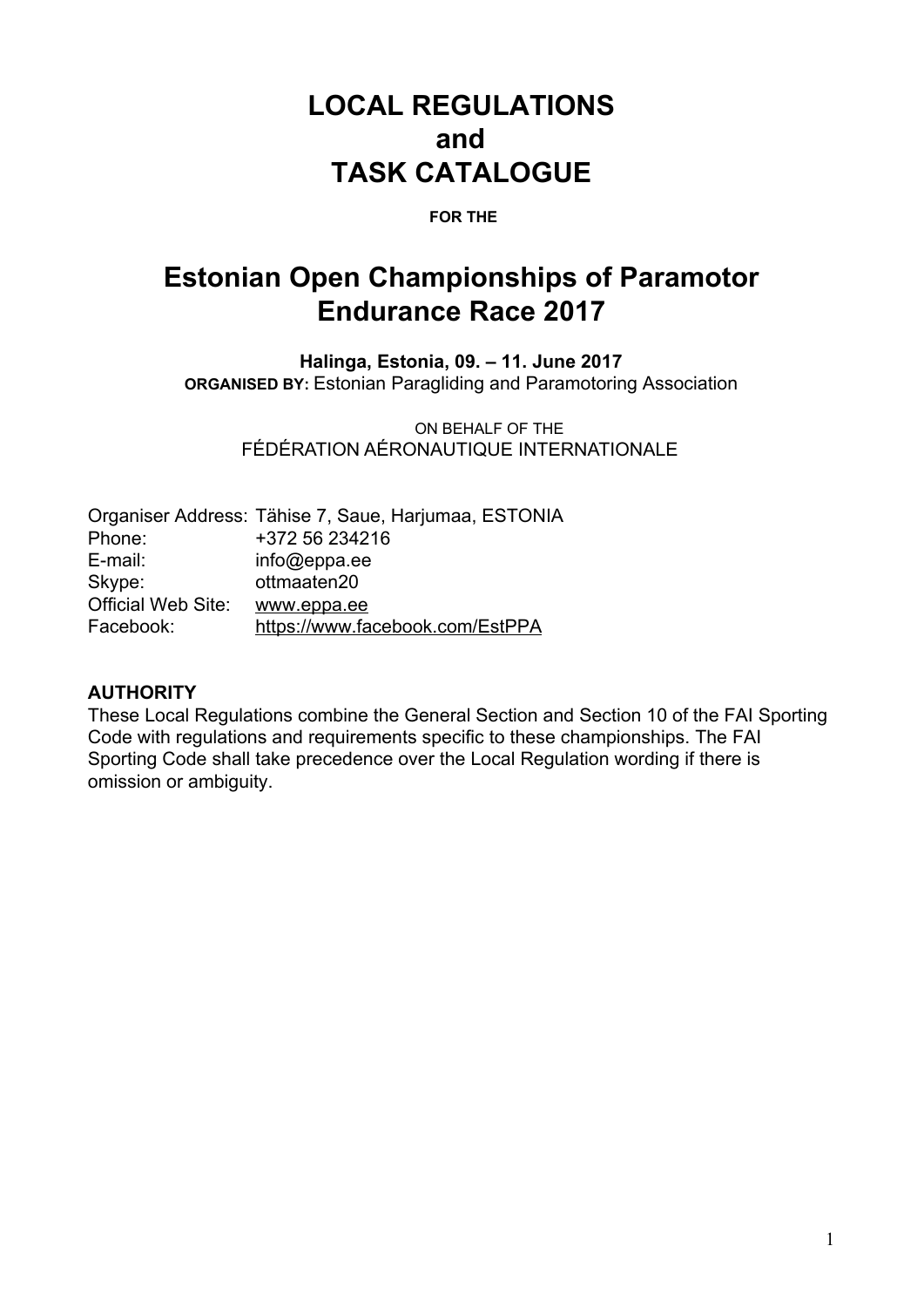[1. GENERAL](#page-3-1)

[1.1 MISSION STATEMENT](#page-3-0)

[1.2 PROGRAMME DATES](#page-4-1)

[1.3 OFFICIALS](#page-4-0)

[1.4 ENTRY](#page-4-3)

[1.5 ACCOMMODATION & CATERING](#page-4-2)

[1.6 INSURANCE](#page-5-6)

[1.7 LANGUAGE](#page-5-0)

[1.8 MEDALS AND PRIZES](#page-5-2)

[1.9 CHAMPIONSHIP CLASSES](#page-5-4)

[1.10 CLASS VIABILITY](#page-5-3)

[1.11 CHAMPIONSHIP VALIDITY](#page-5-1)

[2. GENERAL COMPETITION RULES](#page-5-5)

[2.1 REGISTRATION](#page-5-7)

[2.2 PILOT AND NAVIGATOR QUALIFICATIONS](#page-6-0)

[2.3 AIRCRAFT AND ASSOCIATED EQUIPMENT](#page-6-1)

[2.4 FLIGHT RANGE](#page-6-4)

[2.5 FLIGHT LIMITATIONS](#page-6-6)

[2.6 DAMAGE TO A COMPETING AIRCRAFT](#page-6-2)

[2.7 FLYING EQUIPMENT.](#page-6-3)

[2.8 MANDATORY AND RECOMMENDED EQUIPMENT](#page-6-5)

[2.9 PROHIBITED EQUIPMENT](#page-7-0)

[3. FLYING AND SAFETY REGULATIONS](#page-7-5)

[3.1 COMPLIANCE WITH THE LAW](#page-7-1)

[3.2 OFFICIAL NOTICE BOARD AND OFFICIAL TIME](#page-7-6)

[3.3 COMPLAINTS & PROTESTS](#page-7-4)

[3.4 GNSS FLIGHT RECORDERS](#page-7-3)

[3.5 ELECTRONIC EQUIPMENT](#page-7-2)

[3.6 ASSISTANCE AND EXTERNAL AID TO COMPETITORS](#page-8-1)

[4. CHAMPIONSHIP TASKS](#page-8-2)

[4.1 GENERAL](#page-8-0)

[4.2 COMPETITION PERIOD](#page-8-4)

[4.3 TASK SUSPENSION OR CANCELLATION](#page-8-3)

[4.4 LANDINGS/OUTLANDINGS](#page-9-0)

[5. FLYING THE TASKS](#page-9-1)

[5.1 GENERAL](#page-9-3)

[5.2 COMPETITION MAP](#page-9-2)

[5.3 LIMITATIONS](#page-9-4)

[5.4 SPECIAL RULES](#page-10-1)

[5.5 DECLARATIONS](#page-10-0)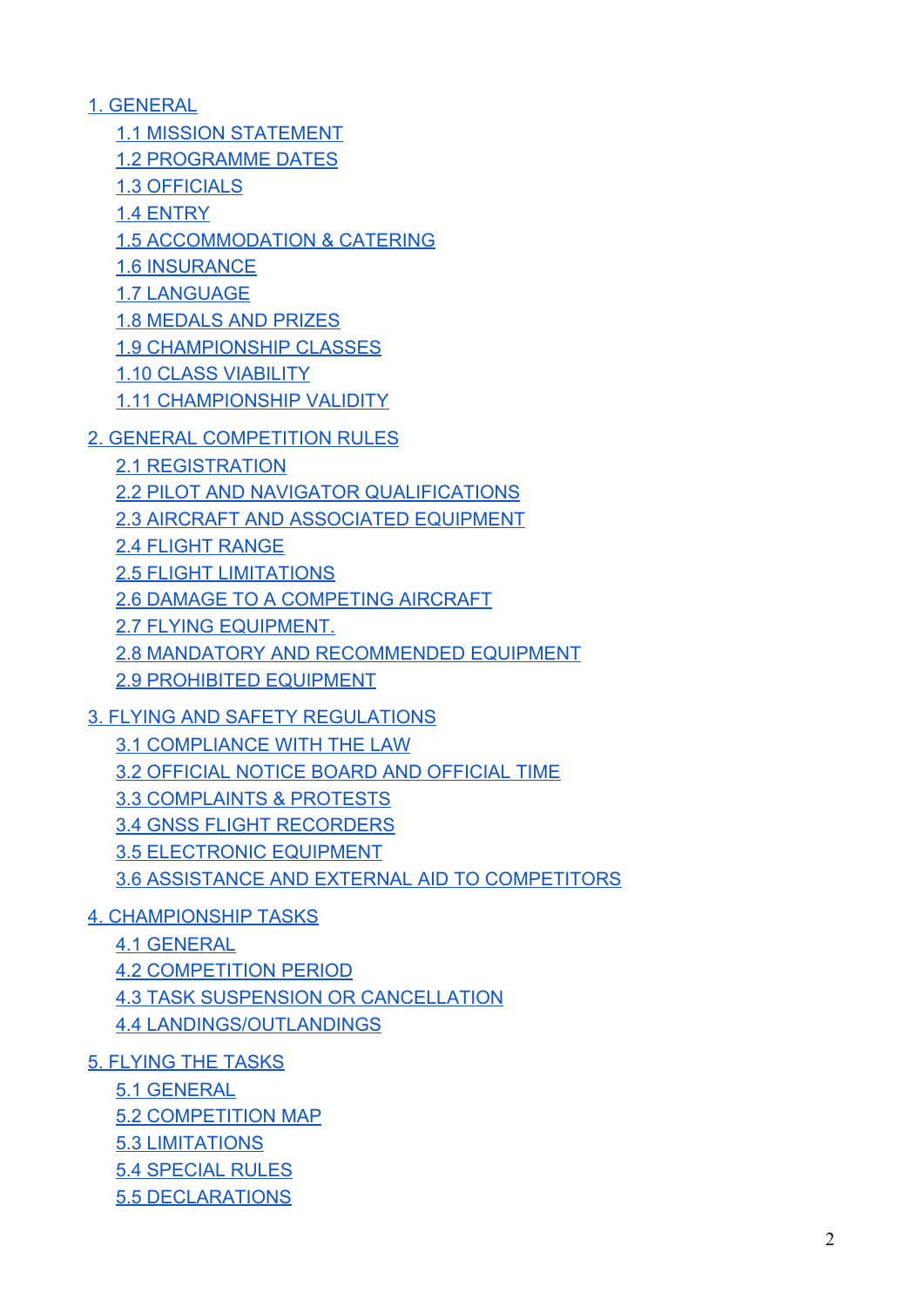[5.6 TAKEOFFs and LANDINGs](#page-11-0) [5.7 THE LANDING BONUSES](#page-11-3) [5.8 THE TAKEOFF BONUSES](#page-11-2) 5.9 TIME BONUSES

[6. CONTROL OF TASK FLIGHTS](#page-11-1)

[6.1 TIMING](#page-11-4)

[6.2 FUELLING PROCEDURE](#page-12-0)

[6.3 TURNPOINTS AND HIDDEN GATES](#page-12-2)

[7. SCORING](#page-12-1)

[7.1 GENERAL](#page-13-1) [7.2 SCORING ELEMENTS](#page-13-0) [7.3 TEAM SCORING](#page-13-2) [7.4 DISQUALIFICATION AND PENALTIES](#page-13-3)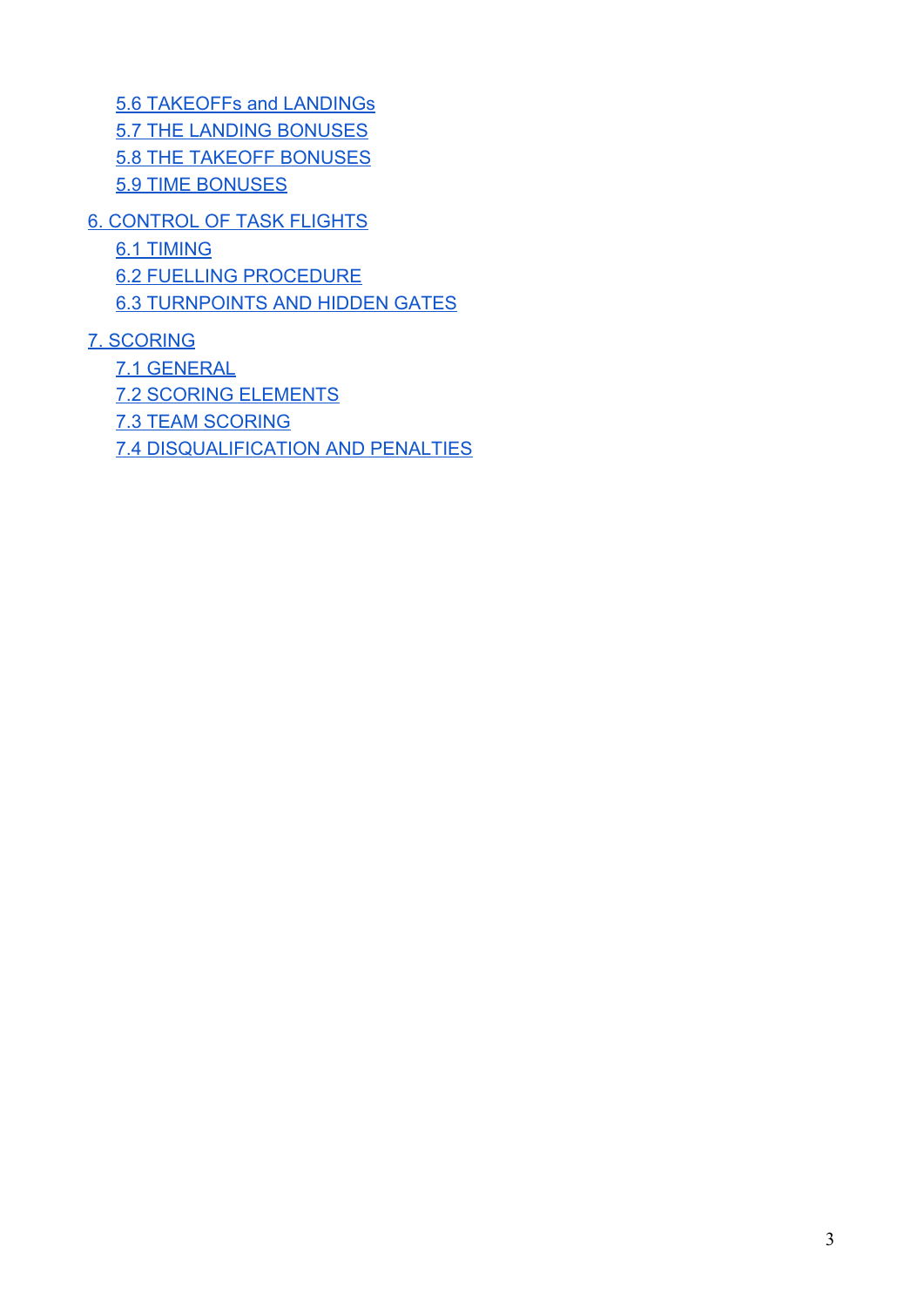# <span id="page-3-1"></span>**1. GENERAL**

#### <span id="page-3-0"></span>**1.1 MISSION STATEMENT**

**Paramotor Endurance** is a new format with emphasis on navigation and endurance in such a new correlation, which would allow a lot of flying and fun without too much restrictions, stressful economy elements and with focus on real practical values, to promote development of pilots' flying skills, navigation skills, take-off/landing skills, ground skills and flight planning/weather planning skills on a new level.

In Estonia we have started to develop Paramotor Endurance format in 2010 and after testing different approaches in competition practice, finally completely new and fascinating format has born.

Final outcome has been surprising, as all pilots who ever took part in our events so far, have been completely addicted to this adventure, regardless of the results.

Here are some new features of a Paramotor Endurance format at this time:

- ●Huge competition area of Western Estonia (nearly 2000 km2) with minimal restrictions and no fly zones.
- ●A lot of flying over the spectacular and variable terrain.
- ●Strong focus on personal weather planning, airborne decisions and practical paramotoring skills.
- ●Free choice of balancing the task flying of max 7 hours per day and resting, within the time window of 15 hours daily.
- ●Besides basic turnpoint hunt, different navigation elements and variety of interesting bonus tasks included for the best selection of options to the pilot: snake, ring, oval, eclipse navigation, combined with pre-set timed navigation etc.
- ●Bonuses for economy and precision elements.
- ●No disqualification for outlandings but instead bonuses for controlled landings and takeoffs in dedicated fields and turnpoints.
- ●Free choice of equipment without any technical restrictions, even in the middle of the race.
- ●Unlimited pitstops by pilot's choice.
- ●Unlimited use of electronics, GPS's, tablets, communication devices and other technology..
- ●Minimum of penalties.
- ●Any assistance and chase teams allowed.
- ●Possibility for extra bonuses for surprise task elements.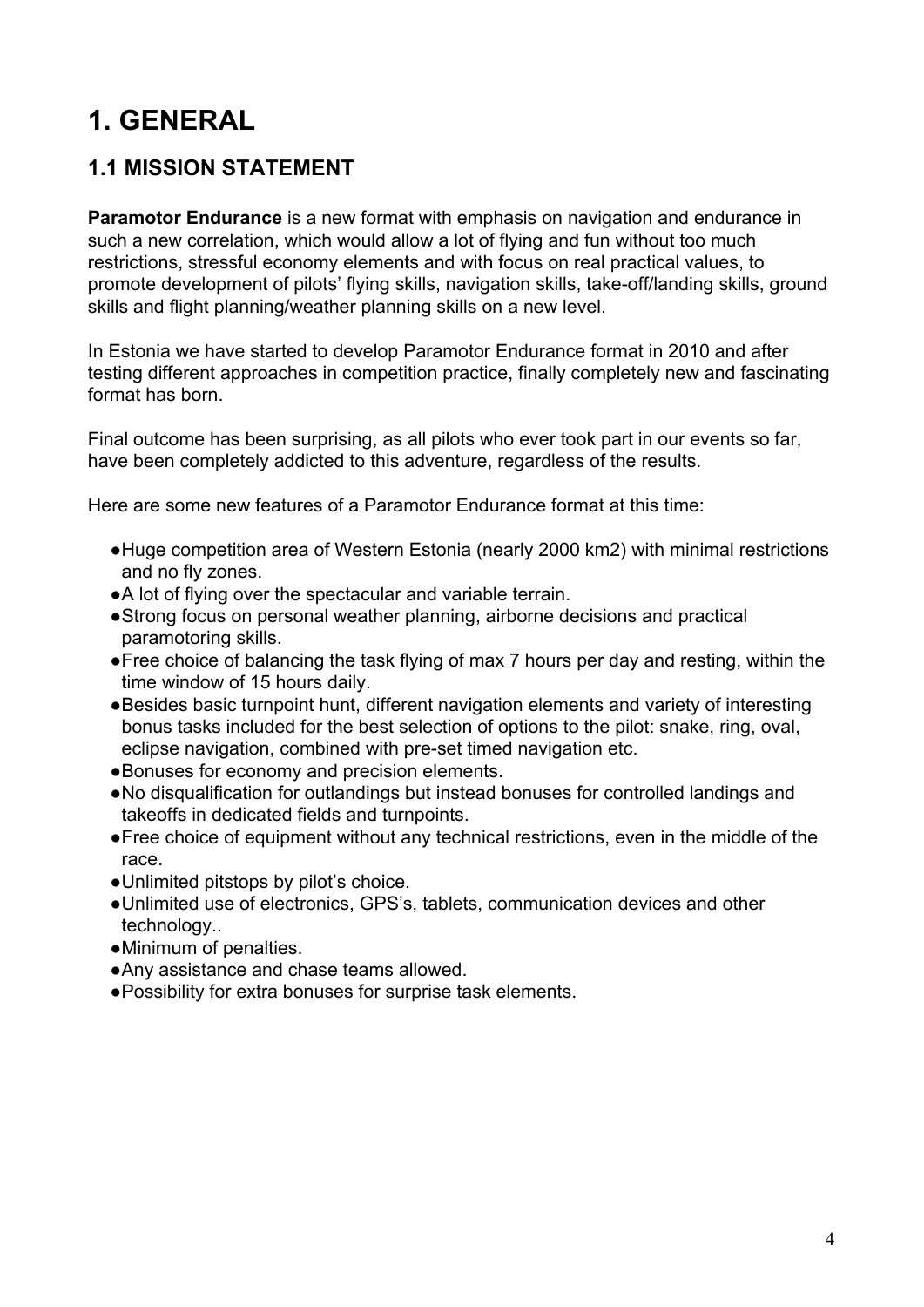#### <span id="page-4-1"></span>**1.2 PROGRAMME DATES**

Registration, training: till 08. June 2017 First competition briefing and registration: 08. June 2017, **21.00 at Halinga Motel**

<span id="page-4-0"></span>Closing ceremony, prize-giving: 11. June 2017, 14.00

#### **1.3 OFFICIALS**

Event Director: Jaanus Luberg Competition Director: Ott Maaten Chief Marshal: Olari Ilves Chief Scorer: Olari Ilves

#### <span id="page-4-3"></span>**1.4 ENTRY**

The Championships are open to all Active Member and Associate Member countries of FAI who may enter:

The entry fees: 35.- EUR for pilots

Entry Fees include:

- Competition management (setting, organising, controlling and evaluating the tasks, briefings, prize-giving etc.).
- All competition materials (maps, task descriptions, competition numbers etc.)
- Training arrangements.
- Free use of the airspace according to the EAA Supplement and Estonian airspace rules.
- Environmental fee.

Entries must be made on the official Entry Form and entry fees must be transferred into the following bank account:

| Beneficiary:  | EESTI TIIBVARJUSPORDI LIIT MTÜ |
|---------------|--------------------------------|
| Address:      | Tähise 7 Saue                  |
| Bank:         | <b>SEB</b>                     |
| IBAN:         | EE931010220106677013           |
| Bank address: | Tornimäe 2 Tallinn             |
| SWIFT/BIC:    | EEUHEE2X                       |
|               |                                |

#### <span id="page-4-2"></span>**1.5 ACCOMMODATION & CATERING**

Budget accommodation sample: Halinga Motel Location maplink:

<https://goo.gl/maps/YMFsEFrJbj42> Contest flying days: 09. – 10. June 2017, 6.00 - 21.00 11. June 2017, 6.00 - 12.00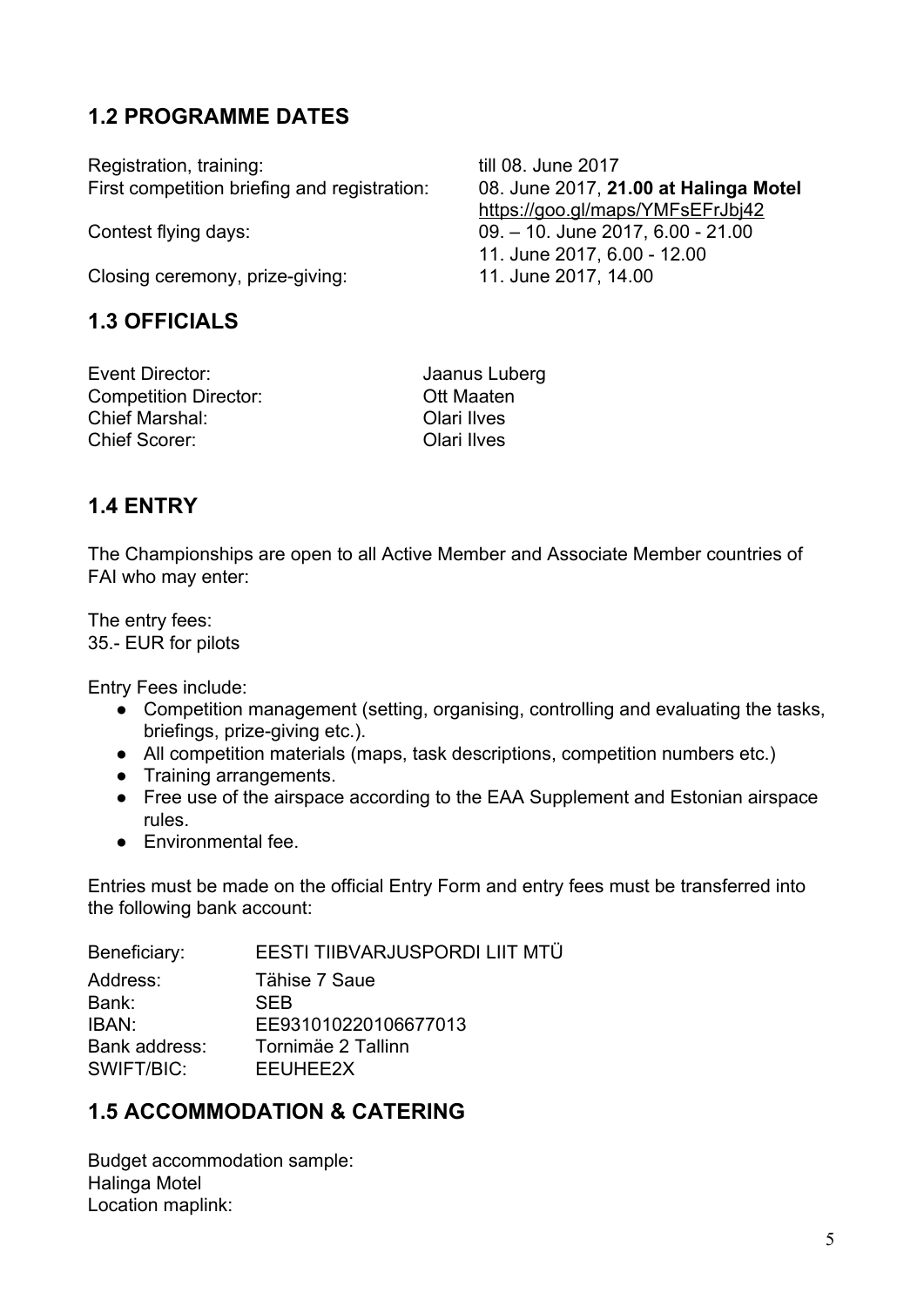#### <span id="page-5-6"></span>**1.6 INSURANCE**

Each pilot in PL class must hold valid third party insurance of at least 750 000 SDR For the PF classes a third party insurance and personal accident insurance are highly recommended.

All applicable insurances must be presented at registration.

#### <span id="page-5-0"></span>**1.7 LANGUAGE**

The official language of the Championships is Estonian. Organisers will do the best to provide translations into other languages if needed.

#### <span id="page-5-2"></span>**1.8 MEDALS AND PRIZES**

Trophies will be awarded to:

- Pilots placed first, second and third in each valid class
- National teams placed first, second and third, in each valid class

#### <span id="page-5-4"></span>**1.9 CHAMPIONSHIP CLASSES**

The Championships may be held in the following classes (S10 1.5):

PF1, PF1l, PF2, PL1, PL2

Each class is a championship in its own right and as far as possible interference of one class by another shall be avoided.

#### <span id="page-5-3"></span>**1.10 CLASS VIABILITY**

For a championships to be valid there must be no less than 6 pilots for class PF1, 3 crews for class PFL1 and 3 crews for the classes PF2, PL1, PL2, ready to fly the first day and must start a minimum of one logged competition flight.

#### <span id="page-5-1"></span>**1.11 CHAMPIONSHIP VALIDITY**

The title of Champion in any class shall be awarded only if there have been at least 2 competition days of scored task time with minimum of 50 % of participating pilots in the class.

# <span id="page-5-5"></span>**2. GENERAL COMPETITION RULES**

#### <span id="page-5-7"></span>**2.1 REGISTRATION**

On arrival the Team Leaders and members/pilots shall report to the Registration Office to have their documents checked and to receive supplementary regulations and information. The following documents are required:

- Valid FAI Sporting Licence for pilot and navigator
- Evidence of competitor's nationality or residence.
- Certificate of Insurance (if applicable).
- Receipt for payment of entry fees.
- Liability waiver (signed on registration).

Without all required documents, registrations won't be accepted and the entry fee won't be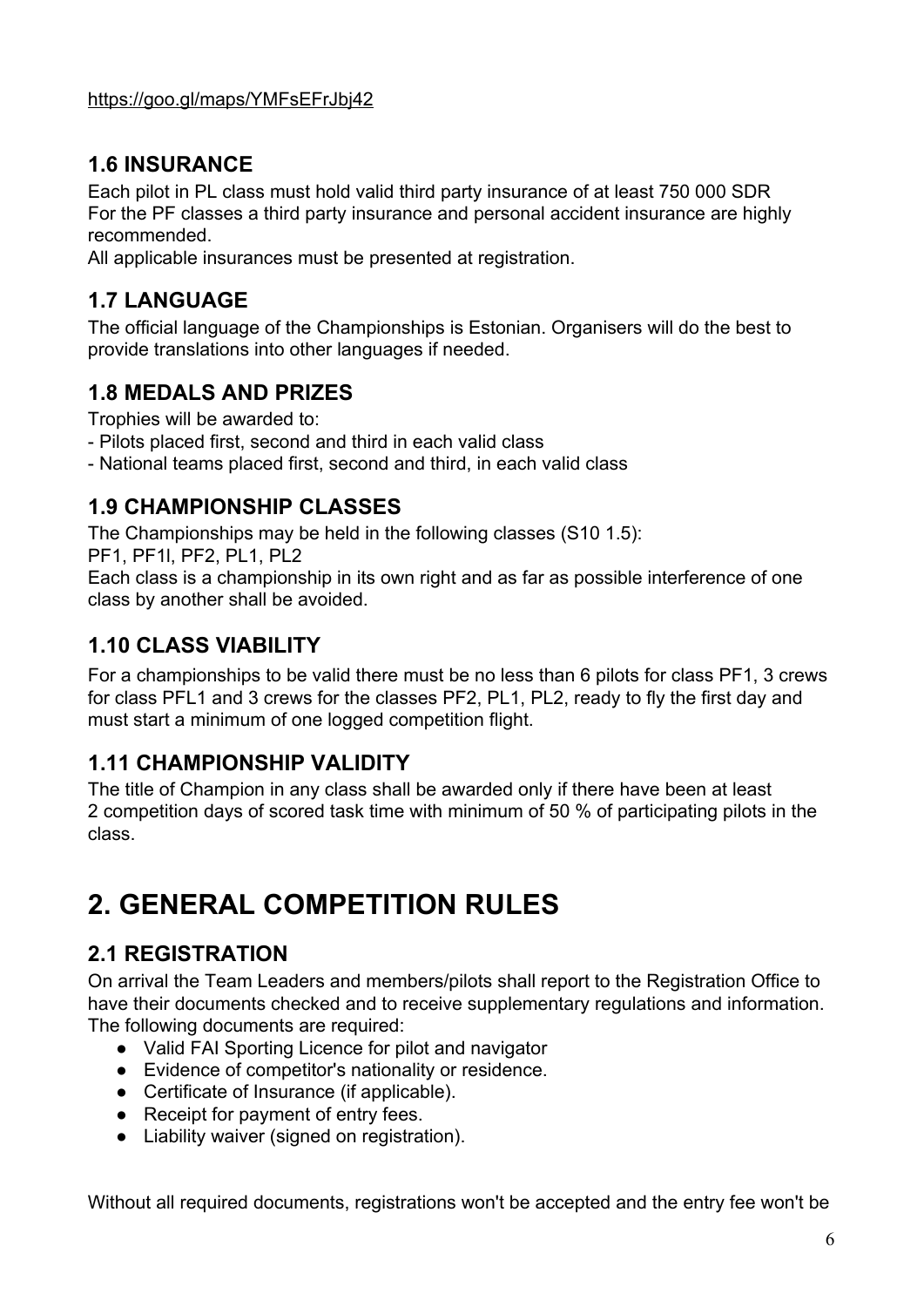returned.

The Registration Office will be open as indicated on the information board.

## <span id="page-6-0"></span>**2.2 PILOT AND NAVIGATOR QUALIFICATIONS**

A competing pilot shall be of sufficient standard to meet the demands of an international competition with minimum of 30 hours of flying experience.

<span id="page-6-1"></span>Pilot must hold an FAI Sporting Licence issued by their own NAC.

## **2.3 AIRCRAFT AND ASSOCIATED EQUIPMENT**

Aircraft and equipment provided by the competitor must be of a performance and standard suitable for the event.

The aircraft must comply with the FAI definition of a Paramotor at all times (S10 1.3 & 1.4). Any changes of wings, motors and components and any modifications of equipment within FAI class definition are allowed.

All wings, motors and associated parts to be used must be registered BEFORE their use and made available for inspection during the registration period June 02-nd, 2017.

The organisers have the right to inspect for class conformity and if necessary, ground any aircraft for safety reasons at any time during the event.

## <span id="page-6-4"></span>**2.4 FLIGHT RANGE**

All aircrafts will be expected to have a still air range of at least 100 km with one full fuel tank (S10 4.17.7)

Additional fuel tanks are allowed on responsibility of the pilot.

## <span id="page-6-6"></span>**2.5 FLIGHT LIMITATIONS**

Each aircraft shall be flown within the limitations of its design, Certificate of Airworthiness or Permit to Fly. Any manoeuvre hazardous to other competitors or the public shall be avoided.

Unauthorised aerobatics are prohibited. (S10 4.23.2)

Cloud flying is forbidden.

Each aircraft shall be given a pre-flight check by its pilot and may not be flown unless it is serviceable. (S10 4.23.3)

Any flying activities in the airspace designated by EAA for the competition is forbidden.

## <span id="page-6-2"></span>**2.6 DAMAGE TO A COMPETING AIRCRAFT**

Any serious damage, grounding the aircraft, shall be reported to the organisers without delay and the aircraft or it's parts may then be repaired or replaced with any other of the same class, registered with Comp Director.

## <span id="page-6-3"></span>**2.7 FLYING EQUIPMENT.**

Wings, machines and their components can be changed by decision of the pilot in command at any times with no restrictions except after registering such equipment with Competition Director.

It is allowed to change and use any equipment, part of an equipment or it's components, including the wing, as long as all possible equipment is declared and registered with Competition Director before use and marked accordingly if required.

Note: Unauthorized change of the wing or motor (unregistered) may incur a penalty.

## <span id="page-6-5"></span>**2.8 MANDATORY AND RECOMMENDED EQUIPMENT**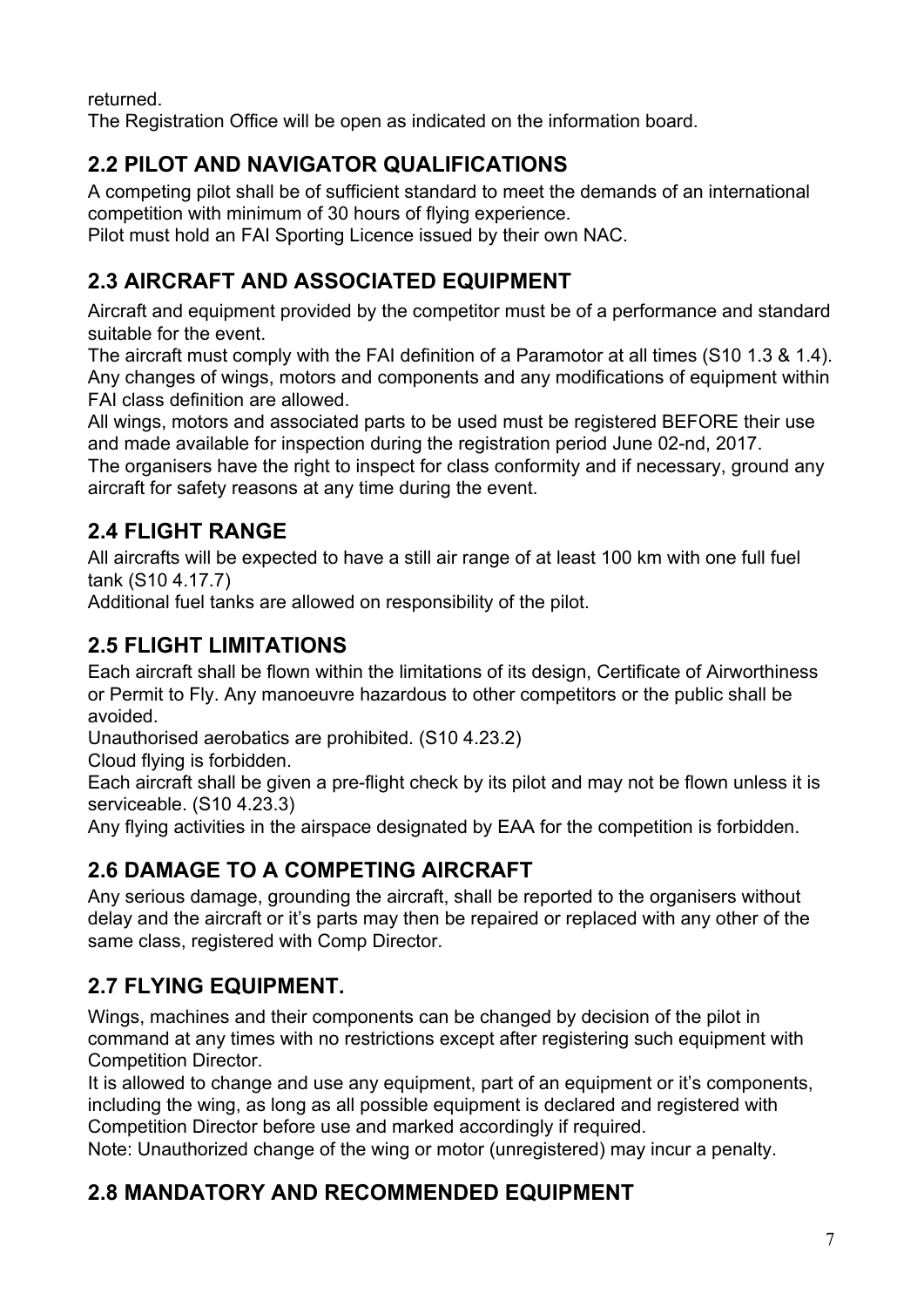A protective helmet must be worn whenever the pilot is strapped into the harness of an aircraft.

For PF classes an emergency parachute system is recommended.

### <span id="page-7-0"></span>**2.9 PROHIBITED EQUIPMENT**

Basically there is no prohibited equipment inside it's class definition and safety standards. Instead pilots will be encouraged to use all modern solutions and technology to achieve the best results.

Although all wings and machines should be registered BEFORE their use to avoid penalties for unregistered equipment (which will be considered prohibited equipment).

# <span id="page-7-5"></span>**3. FLYING AND SAFETY REGULATIONS**

#### <span id="page-7-1"></span>**3.1 COMPLIANCE WITH THE LAW**

Each competitor is required to conform to the laws and the rules of the air of Estonia. (S10 4.23.1).

#### <span id="page-7-6"></span>**3.2 OFFICIAL NOTICE BOARD AND OFFICIAL TIME**

The official notice board may have the form of a website ([www.eppa.ee\)](http://www.eppa.ee/), which may be duplicated by notice board in the briefing room. Competitors will be provided with connection to the organisers' internet/intranet and teams are expected to bring their own computers provided with a WiFi network interface.

All times are given, taken and calculated in local time (based on GMT)

## <span id="page-7-4"></span>**3.3 COMPLAINTS & PROTESTS**

The complaint and protest procedures are as described in Section 10 4.35 and 4.36. The protest fee is 50 euros.

## <span id="page-7-3"></span>**3.4 GNSS FLIGHT RECORDERS**

A CIMA approved GNSS Flight Recorder must be used as primary evidence of pilot's performance.

In the event of a failure of the primary FR, a second FR may be used as secondary evidence.

AMOD loggers are the preferred FRs and will be available to rent from the organisers. Each FR must be presented to the organisation before flying the competition tasks, for inspection and recording of type, serial number and labelling as briefed at the opening briefing.

Once the championship has started the pilot must always use the same FR. In the event of a permanent failure, another CIMA approved FR may be used with the permission of the CD.

It is the pilot's responsibility to ensure that he is fully aware of the functions and capabilities of his FR, that it is **switched on when needed, switched off when not needed** (not to have penalties), has sufficient battery power and that the antenna is correctly positioned.

## <span id="page-7-2"></span>**3.5 ELECTRONIC EQUIPMENT**

There will be no limitations to use any kind of electronic equipment and communication devices.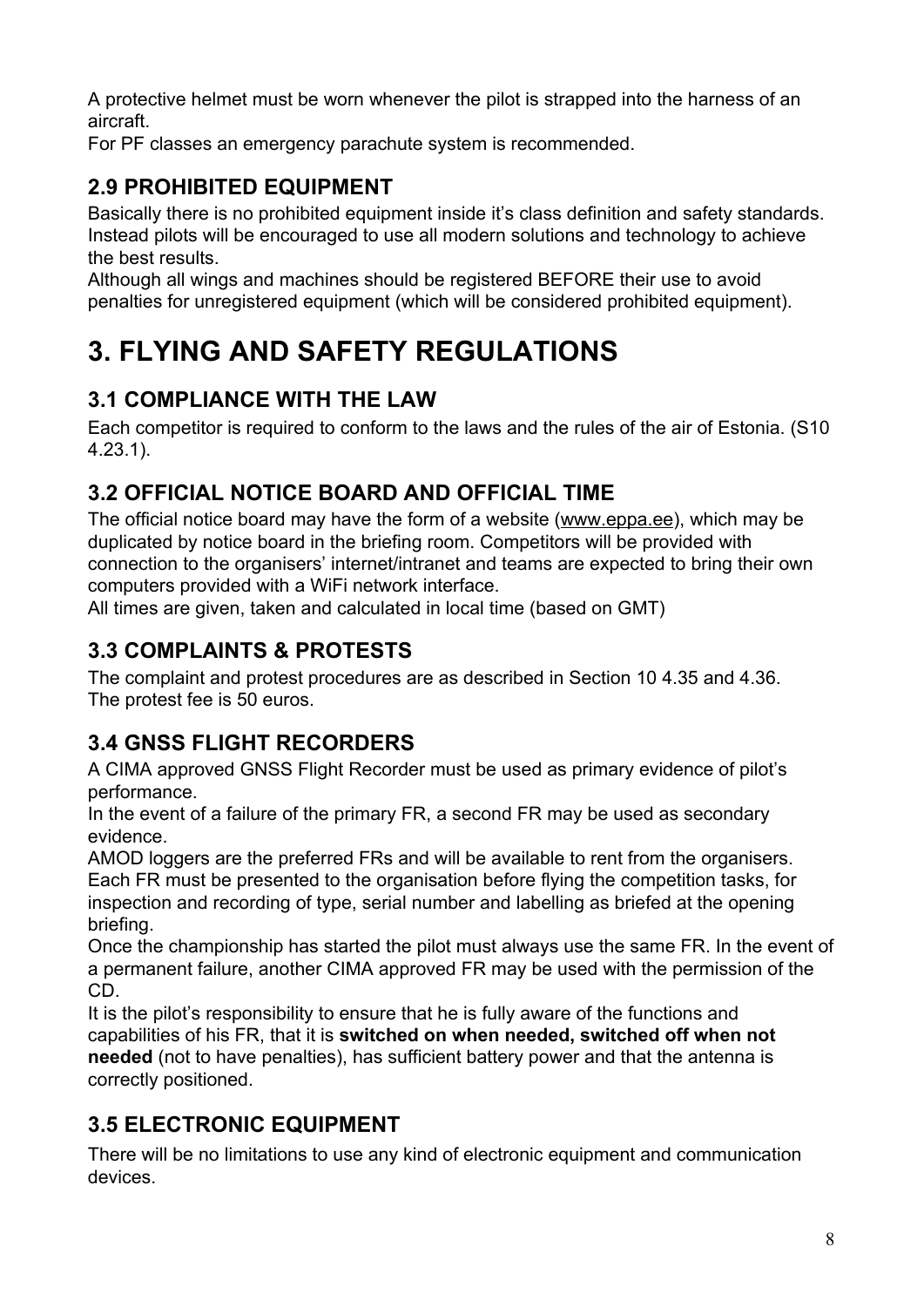It is not allowed to change, to receive or to hand over FR loggers registered as official track recording devices to be used for scoring, except to the Chief Marshal and CD if not briefed otherwise.

All official track recording devices should be registered BEFORE their use. Results will be taken from one device in one competition day with only exceptions for technical reasons and with approval of Chief Marshal or CD.

## <span id="page-8-1"></span>**3.6 ASSISTANCE AND EXTERNAL AID TO COMPETITORS**

Any help and assistance to the pilots is allowed, except in competition flying. It is allowed to use supporting vehicles and chase-teams, to move/drive by land by any means and for any reasons (tactical, technical etc.) but only results gained with flights will count towards the final score.

Changing the pilot or FR logger is forbidden.

<span id="page-8-2"></span>Handing over FR loggers to anybody else but Chief Marshal, CD or Scorer is not allowed.

# **4. CHAMPIONSHIP TASKS**

#### <span id="page-8-0"></span>**4.1 GENERAL**

To count as a valid championship, all competitors in the class concerned will be given the equal opportunity to carry out the tasks involved in these championships.

#### <span id="page-8-4"></span>**4.2 COMPETITION PERIOD**

Overall competition period is planned for 3 days.

Times for opening and closing of takeoff windows for each competition day will be maximum from 6.00 to 21.00 (15 hours). In this time period maximum competion flying time for scoring purposes will be normally 6 hours a day. All changes will be briefed and displayed in writing.

#### <span id="page-8-3"></span>**4.3 TASK SUSPENSION OR CANCELLATION**

As weather in the whole competition area may vary significantly. It will be pilots' sole responsibility to make appropriate decisions whether and where to take off or not, where and when to fly and land and to take care of their safety.

Task cancellation system will be used only in extreme cases by decision of Comp Director. All competitors will be then informed by text messages and scores of the day will be calculated up to the time of message sent.

Competition Director may suspend flying after take-offs have started. If the period of suspension is sufficiently long to give an unfair advantage to any competitor, the day task may be cancelled. At any time, the Director may decide to cancel the task, for sporting or safety reasons.

SMS text message with the word "CANCEL" will be broadcast to all competitors in the event of task cancellation. Competition and all scorings will stop at the same time such message will be sent out by Competition Director.

However some previous tasks or parts of the tasks may still be scored in the event of a cancellation, depending on the weather forecast and information given on briefing, based on the performance at the official time of cancellation.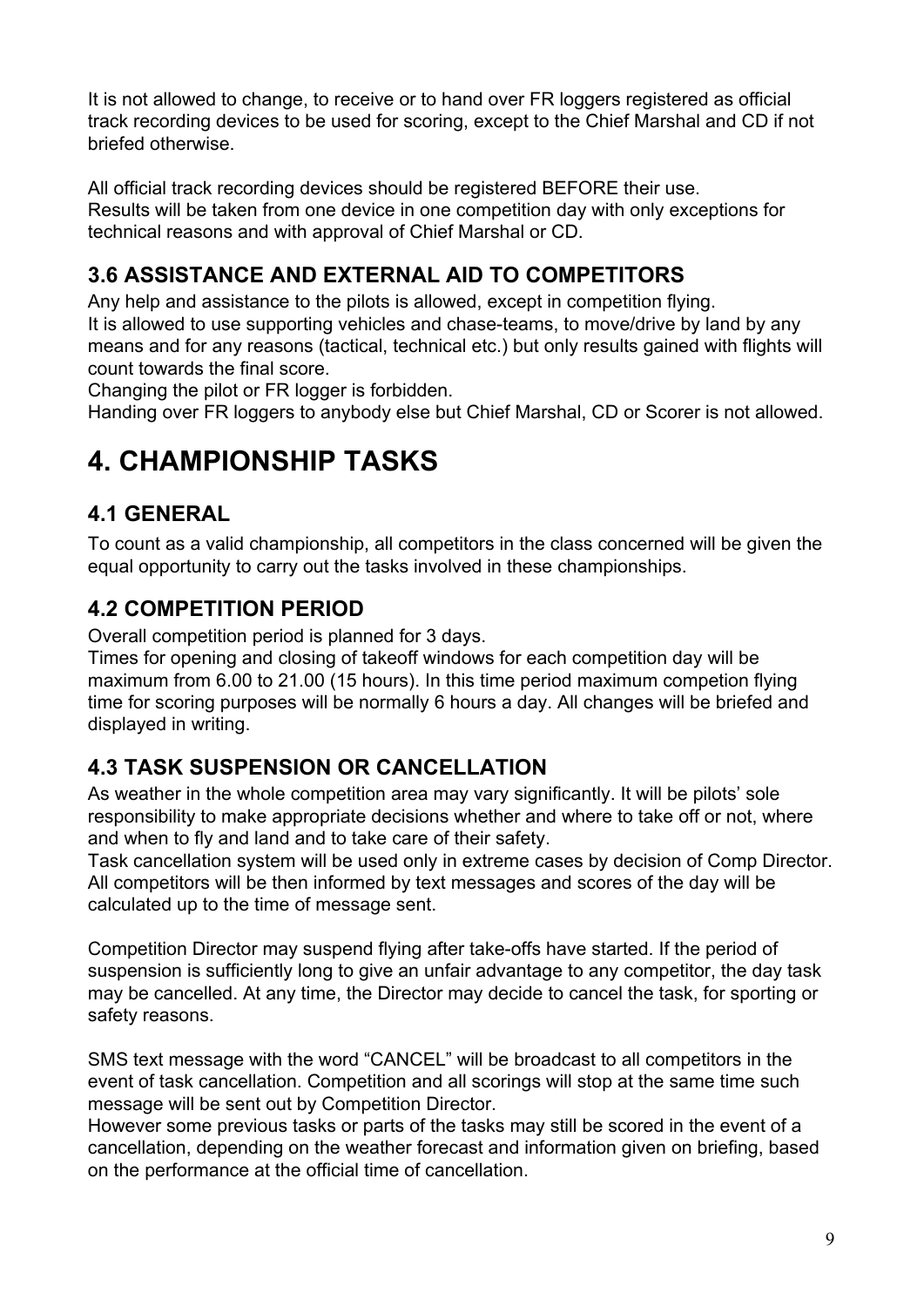### <span id="page-9-0"></span>**4.4 LANDINGS/OUTLANDINGS**

Landings/Outlandings, pitstops, refueling and servicing inside dedicated turnpoints' diameter (400 m) or on the dedicated airfields are allowed and will not be penalized but instead rewarded.

Landings/Outlandings outside of dedicated turnpoints' diameter (400m) for any reason will be allowed without penalty.

However (as an economy factor), only one landing per 2 hours of competition flying, outside of dedicated turnpoints' diameter, will be allowed with no penalties.

Thus (for example for refueling) 3 landings outside of dedicated turnpoints' diameter in 8 hour of day task will be allowed without penalty. Each following outlandings will bring penalty equal to 1(one) minimum turnpoint value. Detalis will be briefed.

If a pilot outlands, he must fold up his wing in 3 minutes upon landing. A canopy that has not been folded within three minutes indicates the pilot is in need of help. Any pilot who observes such a situation is obliged to render assistance and contact the organisation as soon as possible.

A competitor landing to help an injured pilot shall not, at the discretion of the Director, be disadvantaged by this action.

He must then inform the organisers by phone, with the minimum of delay.

There is obviously no need for such procedure in case the wing is laid out for a takeoff.

# <span id="page-9-1"></span>**5. FLYING THE TASKS**

#### <span id="page-9-3"></span>**5.1 GENERAL**

Any help from qualified assistants is positively encouraged, except in flying and dealing with FR logger.

#### <span id="page-9-2"></span>**5.2 COMPETITION MAP**

An Official Competition Map with turnpoints, bonus tasks and recommended refueling fields will be available to all competitors after the opening briefing.

Changes to the competition map and additional bonus tasks may be added to the map by CD only if briefed and displayed in previous evening.

Turnpoints will be marked evenly across all the competition area, to stimulate flying between turnpoints instead of driving with support vehicle.

There are no limitations to use any other source of maps information instead of Comp Map.

#### <span id="page-9-4"></span>**5.3 LIMITATIONS**

It is not allowed to replace the pilot in command and such activities will result in immediate and full disqualification.

FR loggers must be kept with competing pilot at all times, except while handed over to the Chief Marshal or CD for scoring purposes after the competition day or while the pilot is resting.

All official track recording devices and possible replacements should be registered BEFORE their use for official scoring, including secondary or back-up devices.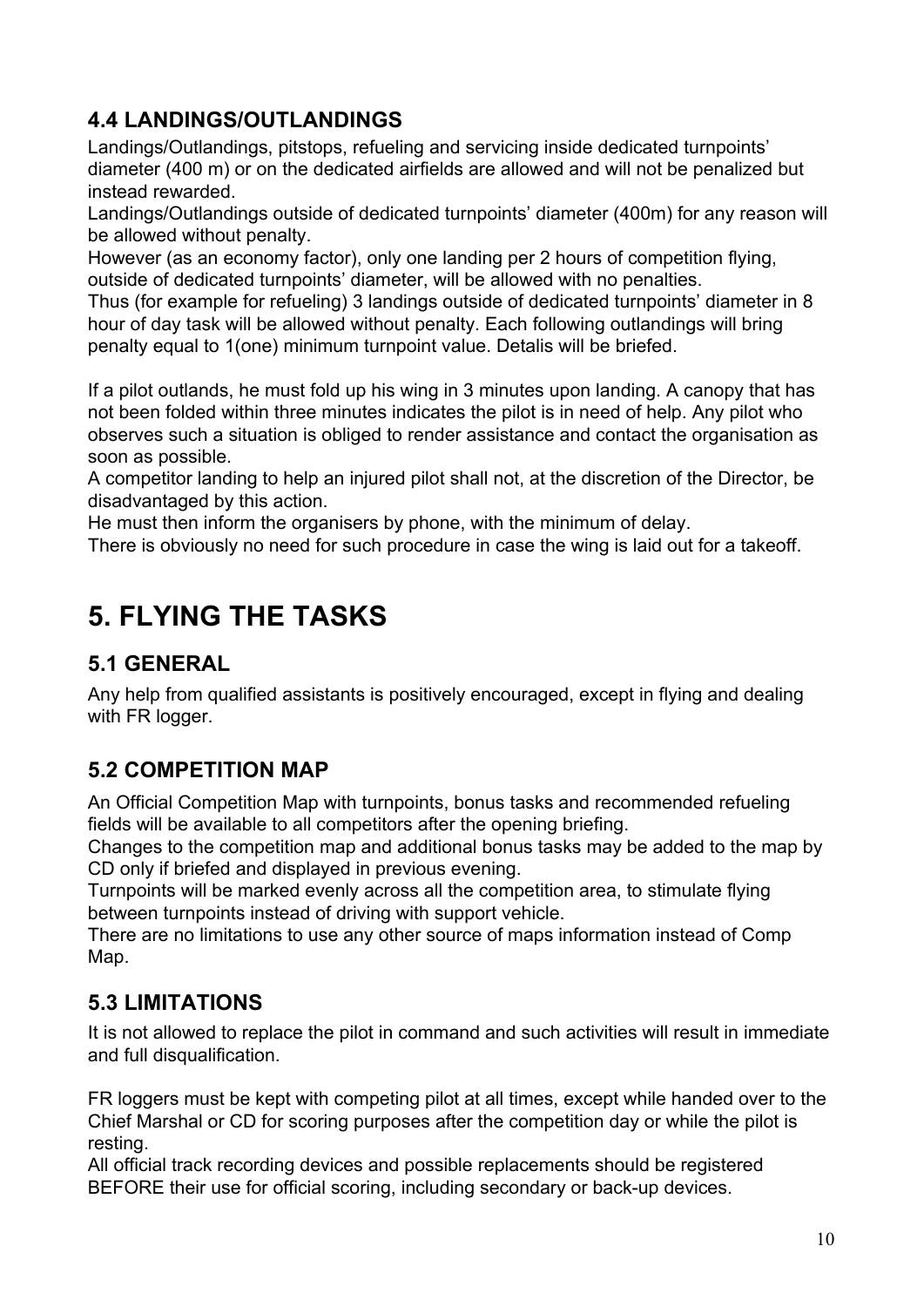Results will be counted from one device in one competition day with only exceptions for technical reasons and with approval of Chief Scorer.

#### <span id="page-10-1"></span>**5.4 SPECIAL RULES**

Approximately half of the points will be available for basic turnpoint hunt.

Each turn point passed second time but after passing any other TP in-between will give 1 additional point.

Extra points will be available for bonus tasks (for example: hidden gates, snake navigation, rings, ovals, eclipses, timed navigation, landings and takeoffs etc.) as briefed. All those elements may be passed more than once with timing and direction selected by the pilot. It will be allowed for a pilot to make unlimited number of landings, stops and takeoffs while competing (refueling, maintenance, weather planning, rest etc.). There will be no limitations on places, amounts, duration and/or reasons for breaks.

All landings inside of dedicated turnpoints' diameters of 400 meters will bring bonuses. However, outside of dedicated turnpoints' diameter, only one landing per 2 hours of competition flying will be allowed with no penalties.

Thus (for example for refueling) 3 landings outside of dedicated turnpoints' diameter in 8 hour of day task will be allowed without penalty. Each following outlandings will bring penalty equal to 1(one) minimum turnpoint value (2 points)..

Some navigation elements/figures will offer extra bonuses for precise timing, pre-set by Competition Director at the briefing.

More bonus points will be available for precision tasks which may include various precision landings, paraball task, pylon tasks etc, mailny addressed for public attraction. Precision tasks and points for precision tasks will be briefed.

## <span id="page-10-0"></span>**5.5 DECLARATIONS**

Pilots' obligation is to declare all of his/her competition flights and results with passed turnpoints, additional task elements, bonus elements, landings and takeoffs, to the Chief Marshal or Chief Scorer after each day of the competition as soon as possible.

Deadline for declarations is 1 hour after last landing of the day but no later than 1 hour after the task window will be closed.

Pilot's obligation is also to declare all stops (resting times) not to be included into task times and scoring.

Declaration sheets will be given to the pilots with competition maps on the Opening Briefing.

All pilot declarations will be compared with corresponding FR logger tracks and only those confirmed by both sources (tracks and declarations) will be scored.

**All turnpoints and task elements declared but not accomplished/passed (not confirmed by logger track), will loose their scoring value for the declaring pilot for the rest of the competition.**

**All turnpoints and task elements not declared but confirmed by logger track will score half of their value.**

In case of repeatedly misleading and incorrect declarations, penalties may apply by discretion of CD, up to 20 % of the day's score.

Loggers not switched off after the end of the flight will delay scoring process and may incur warning or time penalty according to the time of being switched on unneccessarily while moving on the ground after landing.

All times of tasks and task parts of each day will be scored chronologically. For example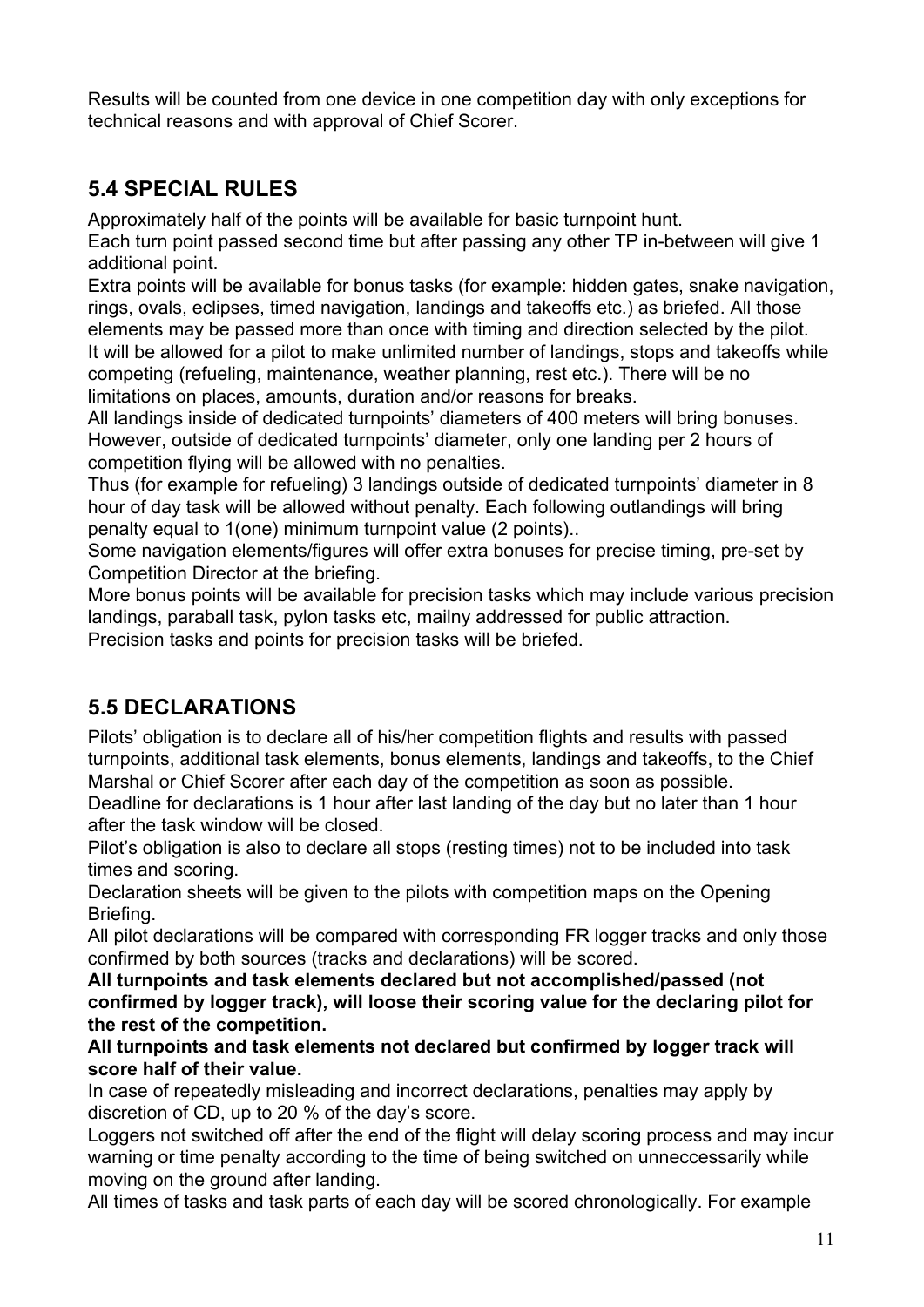flying more than 6 hours a day will be scored up to 6 hours of competition flying this day with all events and task elements included chronologically.

Any tasks/turnpoints collected after 6 hour time limit will not count towards this day's scores but may be flown again on the next day for full scoring.

### <span id="page-11-0"></span>**5.6 TAKEOFFs and LANDINGs**

Takeoffs and landings are allowed without penalties, wherever it's legally possible but recommended in bonus turnpoints and dedicated refueling fields.

Take off places, amounts, methods, techniques and purposes are not limited. Howerer competitors, who's activities will initiate complaints from landowners, authorities etc., may be subject for penalties up to 50% of the day's score with an exception of emergency landings.

#### <span id="page-11-3"></span>**5.7 THE LANDING BONUSES**

Turnpoints will offer landing and takeoff bonus points, depending on weather conditions, characteristics of landscape, pilot's needs and skills.

To score bonuses, those landings and takeoffs should happen inside the turnpoint diameter of 400 m.

Successful landing will be defined by landing and staying inside the diameter of the turnpoint for a minimum of 2 minutes.

Landing outside of the diameter of 400 m of the turnpoint will not give landing bonus but may incur penalty, according to p. 5.4

For public attraction some turnpoints or dedicated refueling fields may include special landing bonus option (carpet, ball, skittles etc.) as briefed.

### <span id="page-11-2"></span>**5.8 THE TAKEOFF BONUSES**

Successful takeoff will be defined by leaving the ground inside the 400 m diameter of the turnpoint.

Number of takeoffs is not limited but time spent inside of the turn point diameter will be added to the overall task time of the day.

Only one successful takeoff from each turnpoint is eligible for bonus points Logger switched off or on inside the turn point diameter will cancel all landing and takeoff bonuses for given turnpoint.

Values for scoring.

Successful landing will add 2 points to the scoring value of given turnpoint.

Successful takeoff will add 2 points to the scoring value of given turnpoint.

Landing and takeoff bonuses can be given only once for each TP.

Scoring of landings and takeoffs, based on FR logger data will be explained in detail on main briefing.

# <span id="page-11-1"></span>**6. CONTROL OF TASK FLIGHTS**

#### <span id="page-11-4"></span>**6.1 TIMING**

All times are given, taken and calculated in local time (based on GMT) or simple elapsed time, rounded down to the most accurate permitted precision. (S10 5.2.6 and 5.2.7)

All possible changes to the time schedule will be made and announced by Competition Director at the Opening Briefing or consequent catch-up briefings before the each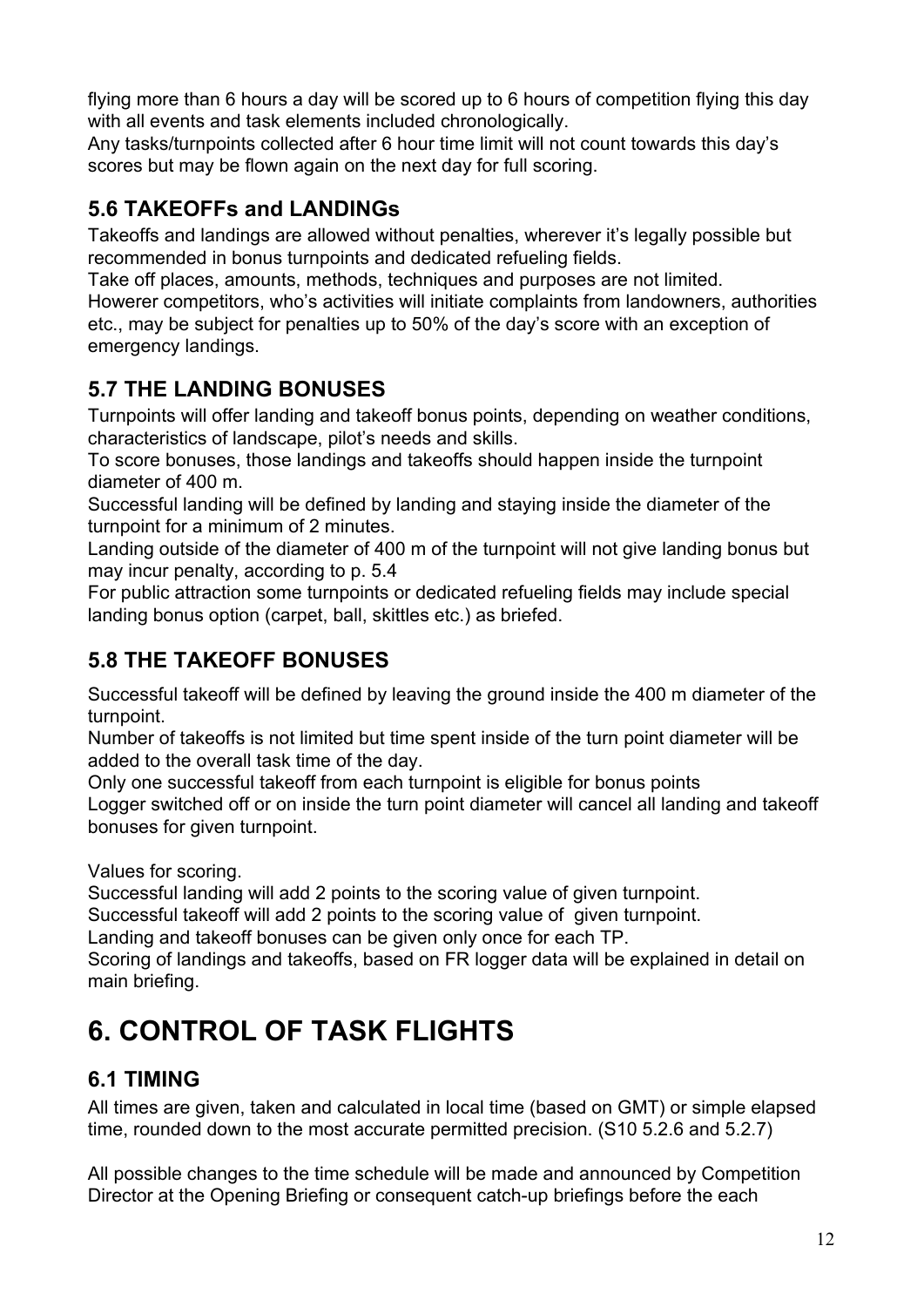competition day, depending on weather conditions, local and other conditions.

#### **As the basic rule, the first crossing of any turnpoint will start the clock and the last crossing of any turnpoint will stop the clock.**

Clock can be stopped also by entering turnpoint diameter of 400m for landing or clock can be started by leaving turnpoint diameter for takeoff.

This applies for any time-out breaks, stops, outlandings etc. as well.

Overall competition time of the day will be defined by pilot's declaration, confirmed by the FR logger track.

Pilot can take time-out brake from competition task at any time, even while in flight (if declared, but normally only 3 breaks in one day will be allowed without penalty. For example more than 3 breaks in an 7 hour flying day or more than 1 break in a 3 hour flying day will revoke one turn point passed for each time-out brake. Time-out is decided by pilot by it's declaration.

Details will be briefed.

It is mandatory to switch FR logger off by pilot after the decision to take time-out for any reasons.

It is mandatory to switch FR logger on and wait for the blinking green light before any movement of logger and continuing competition flights.

#### <span id="page-12-0"></span>**6.2 FUELLING PROCEDURE**

There is no limitations on fueling reasons, amounts used, refueling times, numbers and places.

Preferred refueling in designated airfields/turnpoints will offer no penalties but bonuses.

#### <span id="page-12-2"></span>**6.3 TURNPOINTS AND HIDDEN GATES**

Turnpoints (and hidden gates) are geographical points.

The scoring zone for a turnpoint is a cylinder with a radius of 200m and diameter of 400m of infinite height.

Proof of reaching a turnpoint is given by GNSS flight recorder evidence.

To score, a track fix point must either be within the cylinder, or the line connecting two sequential track fixes must pass through the circle. Time for scoring the turnpoint passing is measured from the closest point to the center of a turnpoint.

Time for scoring the landing on the turn point is measured from first touch to the ground after entering the turnpoint diameter of 400 m.

Time for scoring the takeoff from the turnpoint is measured from leaving the ground before exiting the turnpoint diameter of 400 m.

Complaints about the physical mis-positioning of a scoring zone relative to a turnpoint will not be accepted unless it can be shown that the physical position of the location is outside a circle of radius R= Rp/2 where Rp= Radius or size of the scoring zone defined by the organizers *( ie the physical location must lie inside an inner circle half the width of a gate or radius of a scoring zone).*

# <span id="page-12-1"></span>**7. SCORING**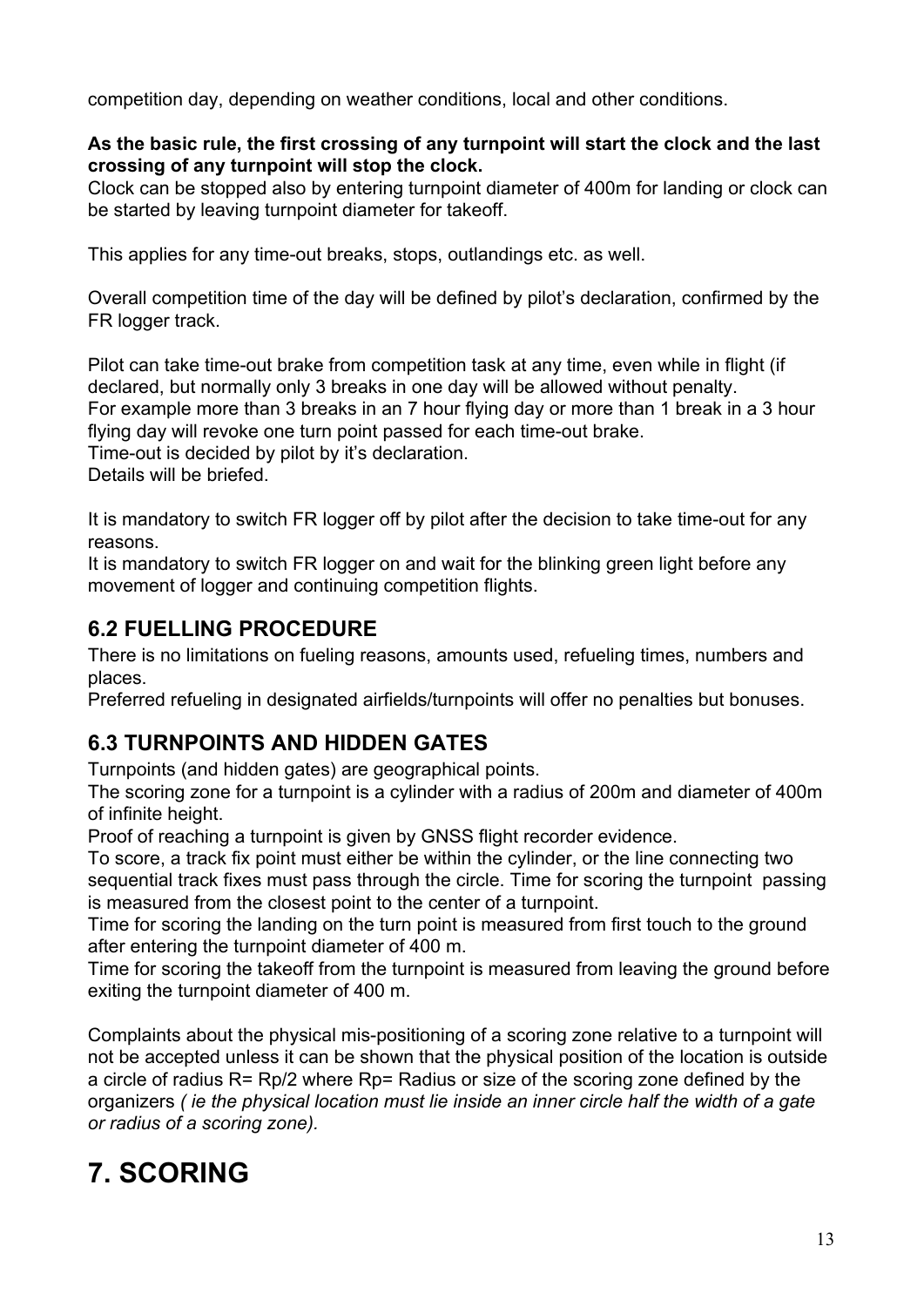#### <span id="page-13-1"></span>**7.1 GENERAL**

The overall results will be computed from the sum of the scores of each competition day, for each competitor, the winner having the highest total score in the class. (S10 4.34.10)

#### <span id="page-13-0"></span>**7.2 SCORING ELEMENTS**

Approximately 50 % of points will be available for turnpoint hunt.

Each turnpoint passed correctly will give 2 points if not marked otherwise on the competition map.

Each turn point passed second time but after passing any other TP in-between will add 1 point.

Competition Director at the briefing can determine some navigation elements/figures which will offer extra bonuses for precise timing.

Bonus landings and takeoffs.

Successful bonus landing will add 2 points to the scoring value of given turnpoint. Successful bonus takeoff will add 2 points to the scoring value of given turnpoint.

Besides precision tasks only tasks proved by evidence of a FR logger tracks will be valid for scoring.

Comp Director, Scorer and Marshals are not allowed to give competitors any information about other competitor's results or positions, timings and possible penalties before the end of each competition day, closing the task window and display of an official results.

The winner of the class shall be the pilot gaining the highest total points in the class A pilot who did not fly scores zero for that day and will be marked DNF or "Did Not Fly" on the score sheet of the day. A pilot who is disqualified scores zero and will be marked DSQ or "Disqualified" accordingly.

#### <span id="page-13-2"></span>**7.3 TEAM SCORING**

Within each valid class, the Team prize is computed from the sum of the scores of the top three pilots of each team or country on each competition day.

<span id="page-13-3"></span>The task score for which a pilot was disqualified shall not count for team scoring.

#### **7.4 DISQUALIFICATION AND PENALTIES**

Actions which will normally result in disqualification:

- Bringing the event, its organisers, the FAI or these regulation into disrespute.
- Any competition flying under the influence of banned substances.
- Change of the pilot.
- Any unauthorized combination of the pilot and FR logger.
- Interference with the firmware or software of a CIMA approved GNSS flight recorder.

Actions which may result in a 100% of the overall day score:

- Flying or landing into a no-fly zone
- Handing over FR logger to unauthorized person (change of batteries?)
- Flight outside the specified flight envelope of the aircraft or dangerous flying.
- Flight or attempted flight with prohibited equipment (unregistered FR)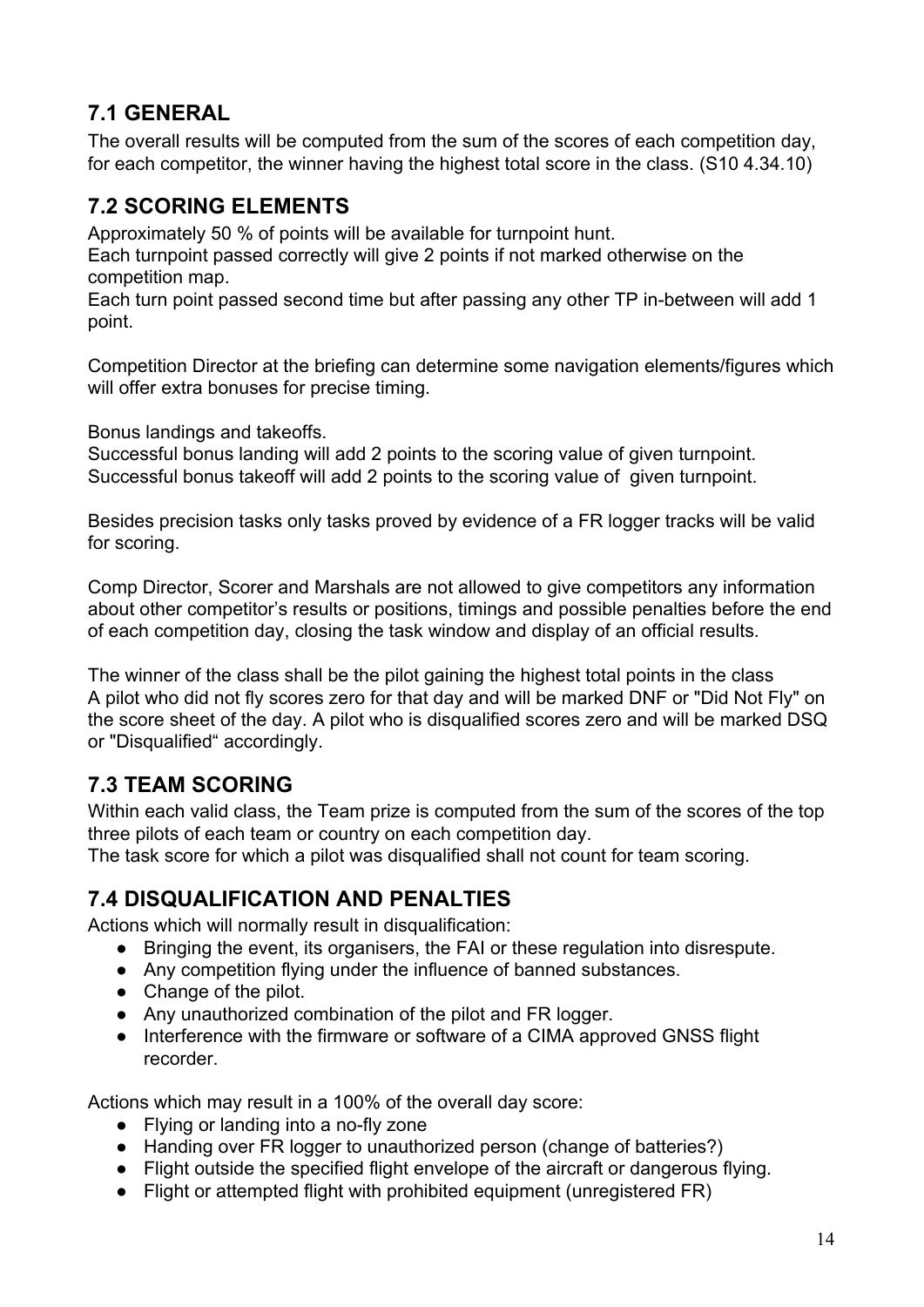Actions which may result in a 50% of the day score:

- Flying outside of allowed time window.
- Unauthorized change of the wing or machine (not registered)
- Activities which will initiate complaints from landowners, authorities etc

Actions which may result in a 20% of the overall task score:

- Failing to follow marshal's indications
- Briefing interruption
- Not following the FR device procedures (not switching off after landing for the break)
- Flying outside of allowed time window.
- Competing without competition number on the wing or cage